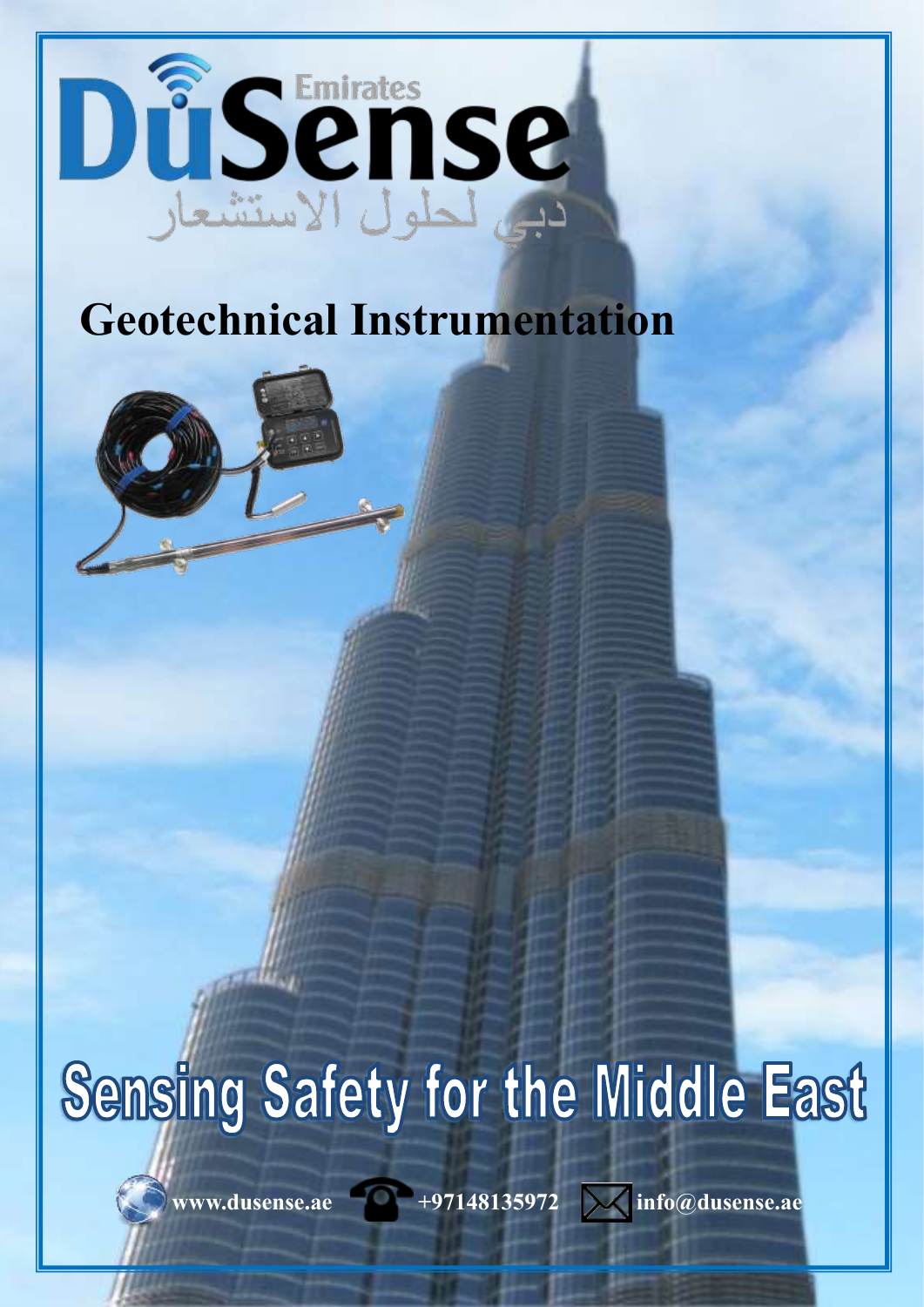

Due to our team's extensive project experience, Geotechnical Instruments are major part of the DuSense portfolio, from our early years of involvement with Offshore and Nuclear Structural Monitoring we have made natural progression in to numerous high profile Ground Engineering and Bridge Monitoring projects around the world. We can offer the complete professional service from procurement to commissioning of whole range of geotechnical instrumentation.

In the Middle East region our expertise extends across entire range of projects where we have spent the last 15 years closely working with the Major Civil and Foundation Engineering Contractors, we have accumulated hands-on experience with the design and testing of compression piles up to 10,000 tonnes for some of the major projects including the World's Tallest Building, Burj Khalifa.

Single or Multi channel systems are everyday tasks for DuSense, if your consultants or engineers require webenabled monitoring systems to update and alert them to any variation of site conditions we can handle it.

Movement monitoring is accomplished by a whole range of different instruments, from simple dial gauges, Automatic Total Stations, right up to much more complex 3D Satellite Imagery and by working closely with our International Partners DuSense are proud to be able to offer the ''the complete solution'' for settlement and movement monitoring of almost any type of structure.

## **Geotechnical Instrumentation**

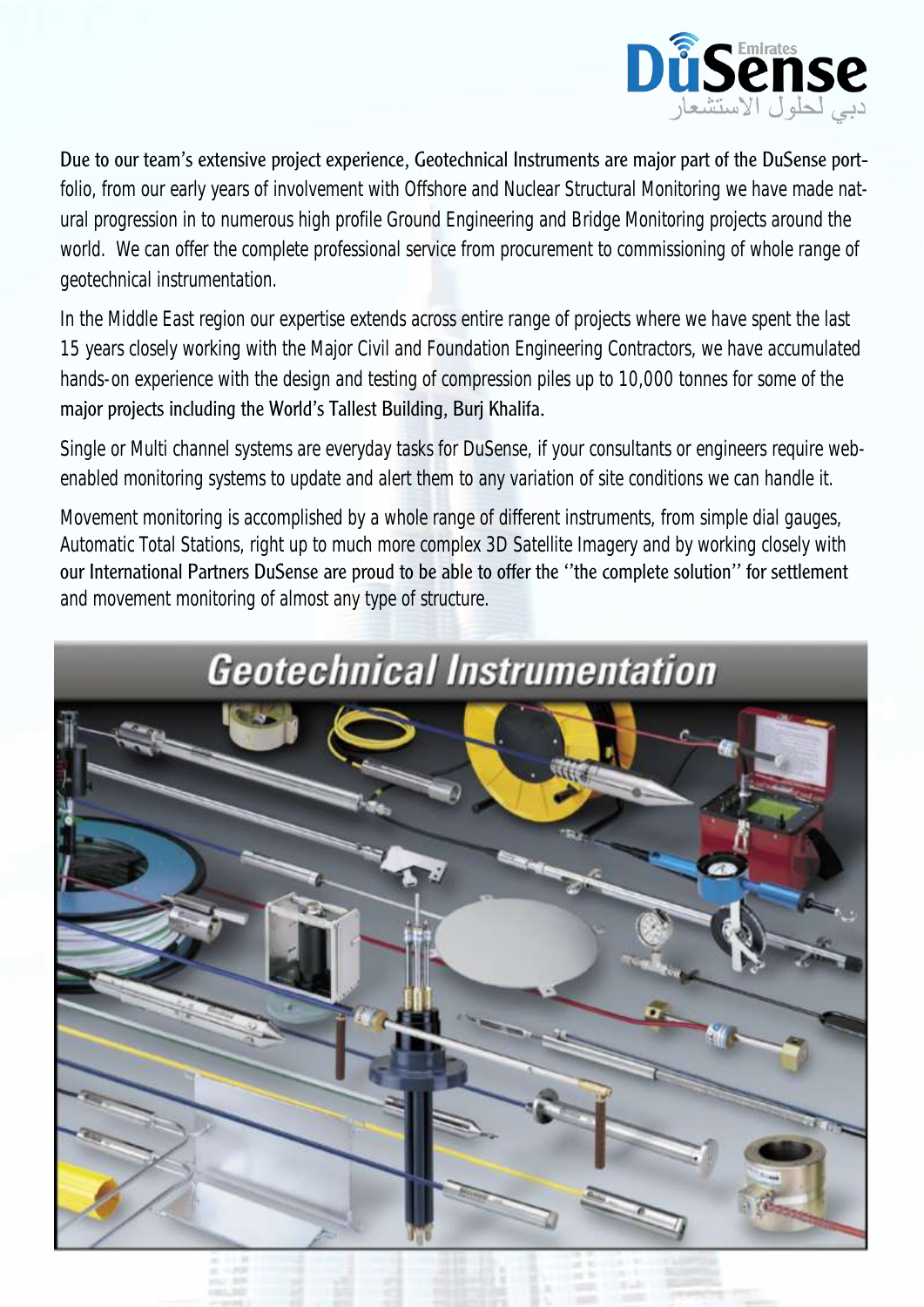

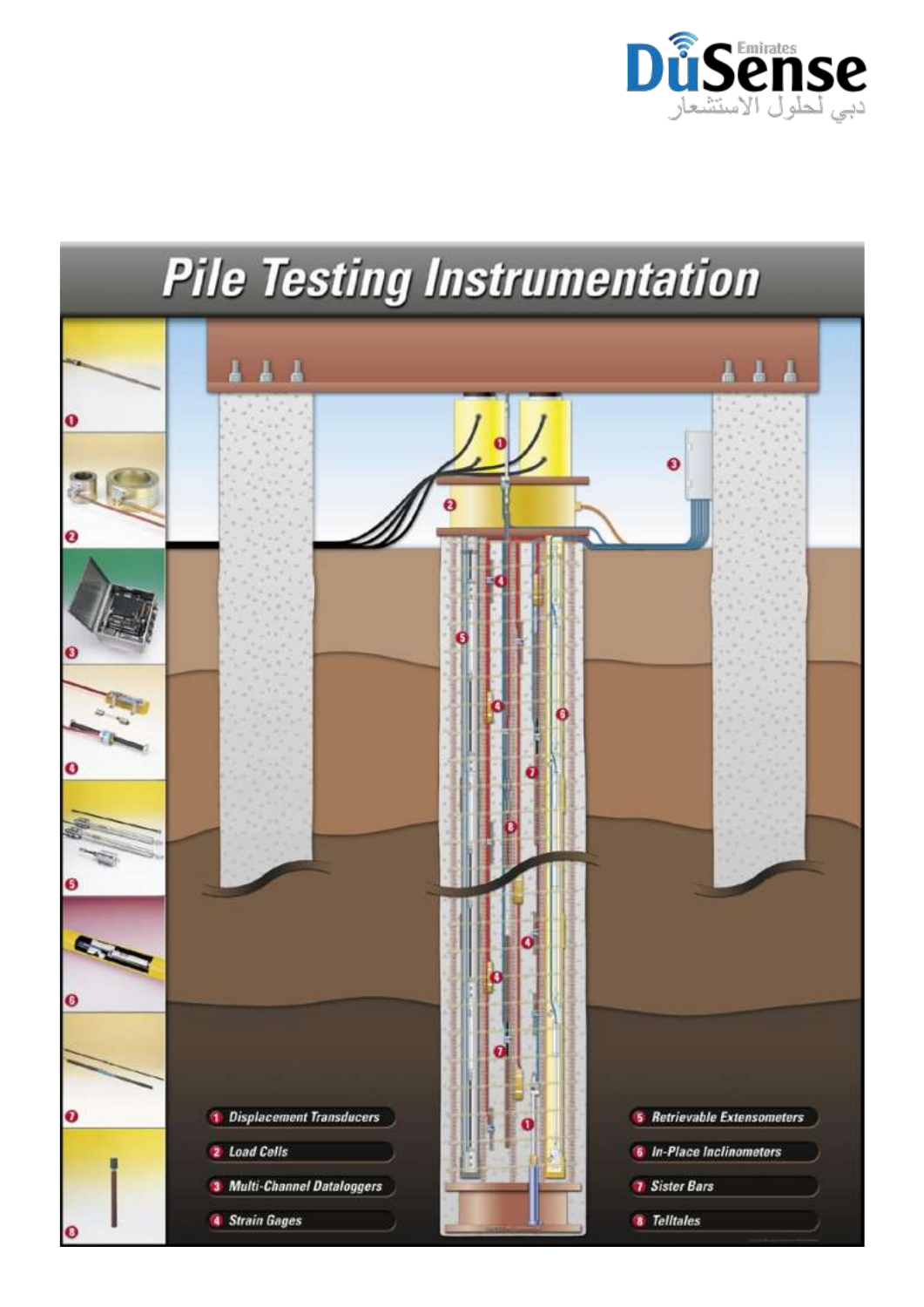